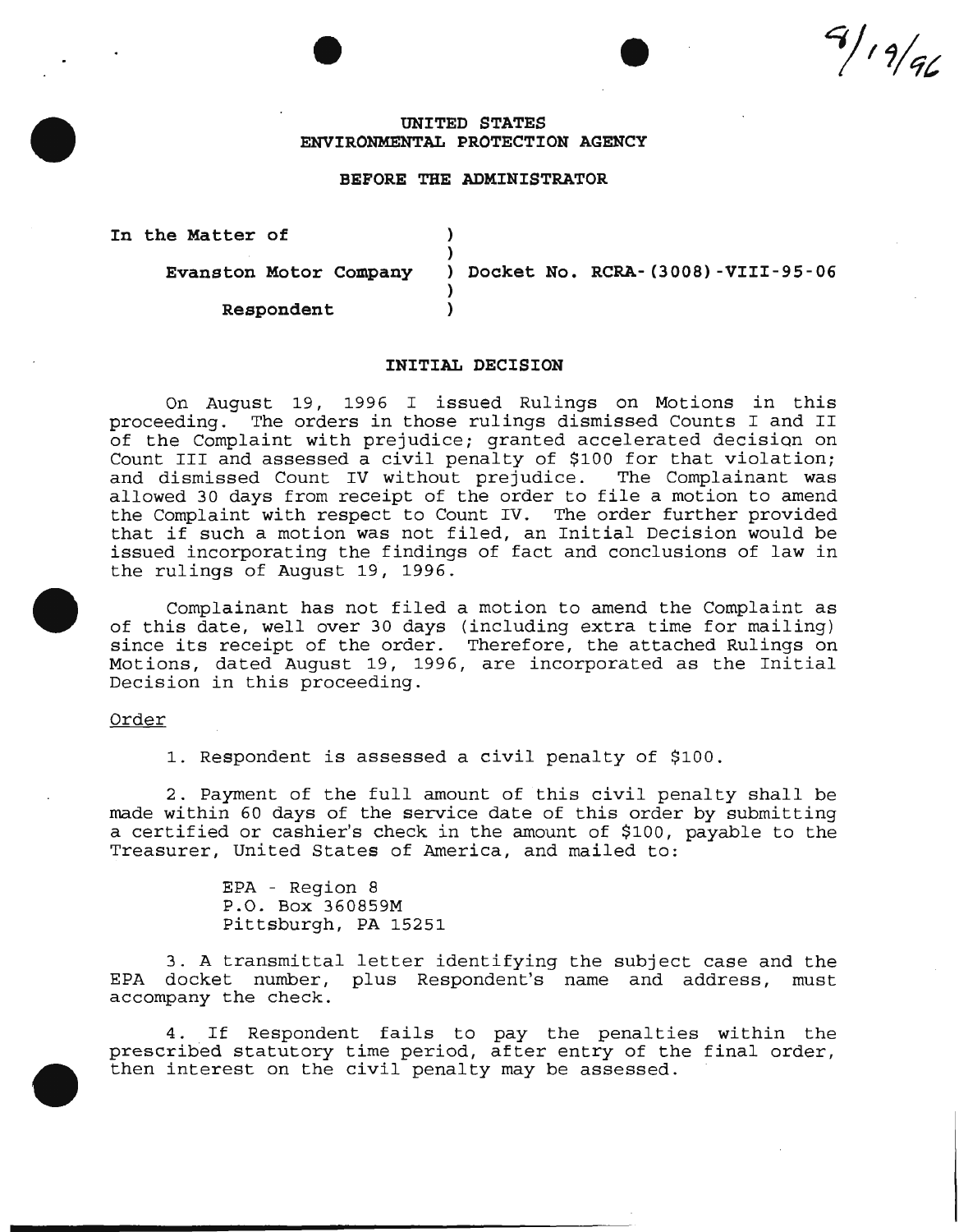5. Pursuant to 40 CFR §22.27(c) this Initial Decision shall become the final order of the Agency, unless an appeal is taken purusant to 40 CFR §22. 30 or the Environmental Appeals Board elects, sua sponte, to review this decision.

Andrew S. Pearlstein Administrative Law Judge

Dated: Washington, D.C. October 7, 1996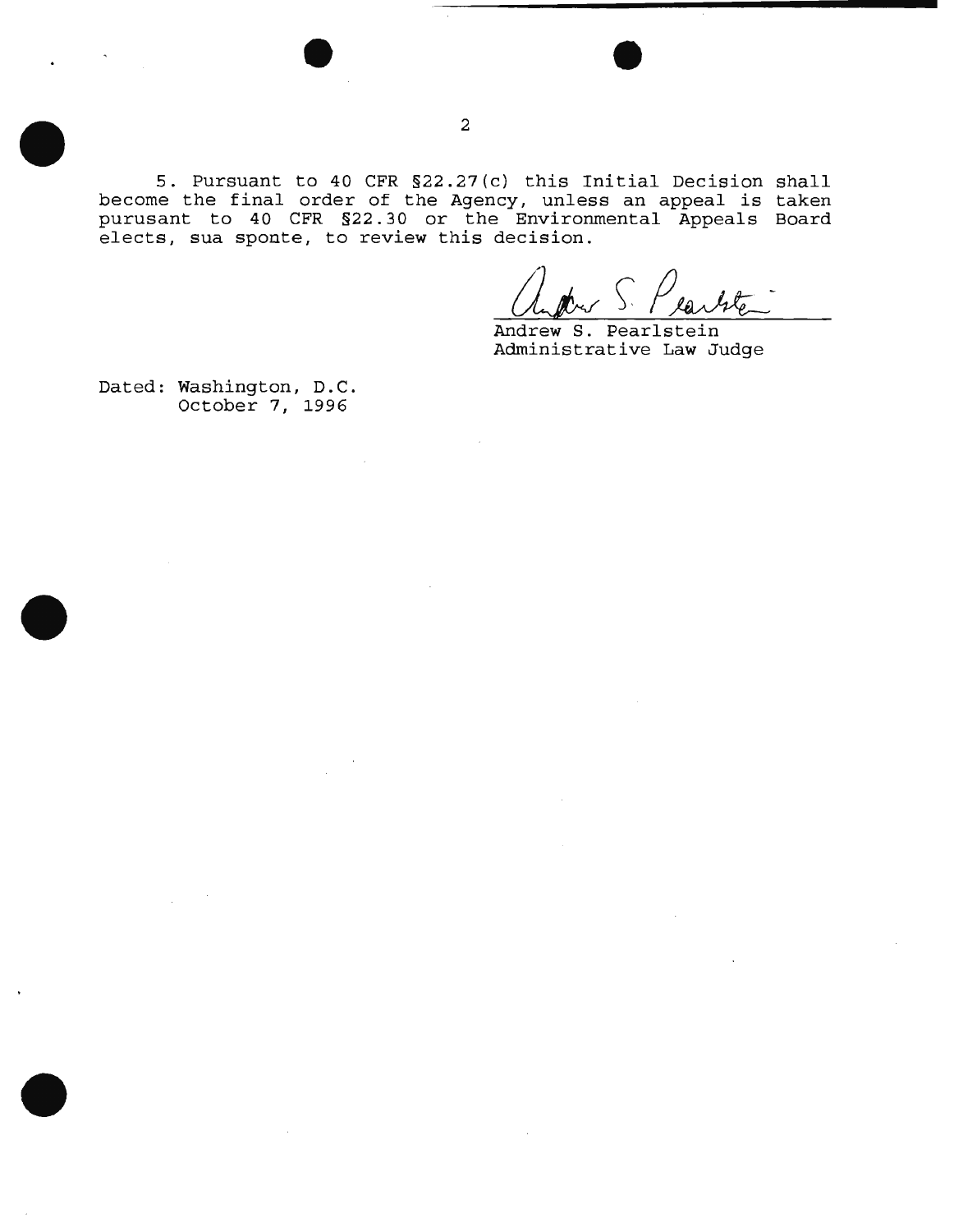# **UNITED STATES ENVIRONMENTAL PROTECTION AGENCY**

### **BEFORE THE ADMINISTRATOR**

) )

)

**In the Matter of** 

**Evanston Motor Company** ) **Docket No. RCRA-(3008)-VIII-95-06** 

**Respondent** )

#### **RULINGS ON MOTIONS**

## Proceedings

The Region 8 Office of the United States Environmental Protection Agency (the "Complainant," "EPA," or "the Region") commenced this action by filing a Complaint dated June 22, 1995, on the Evanston Motor Company (the "Respondent"). The Complaint charges Respondent with four counts of violations of the Resource Conservation and Recovery Act ("RCRA") and its implementing regulations with regard to Respondent's handling of used motor oil at its automobile service facility in Evanston, Wyoming. The Complaint seeks assessment of a civil penalty of \$16,500 and implementation of a compliance order on Respondent. Respondent filed an Answer on July 17, 1995 in which it denied most of the<br>material allegations of the Complaint and raised several allegations of the Complaint and raised several affirmative defenses. Respondent requested a hearing and settlement conference on the charges.

The Complaint in this proceeding charges Respondent with four violations of RCRA regulations, based on an inspection of Respondent's facility on July 28, 1994. The alleged violations are as follows: Count I - failure to conduct a hazardous waste determination of the contents of two 55-gallon drums in violation of 40 CFR §262.11; Count II - failure to label or clearly mark two 55 -gallon drums with the words "Used Oil" in violation of 40 CFR §279.22(c) (1); Count III - failure to label or clearly mark fill pipes used to transfer used oil into an underground storage tank with the words "Used Oil" in violation of 40 CFR  $\S$ 279.22(c)(2); and, Count IV - failure to gravity hot-drain non-terne plated used oil filters prior to disposal as required by 40 CFR  $§261.4(b)$  (13) (i-iv) in order to claim an exclusion from hazardous waste regulation. The Complaint seeks a total civil penalty of \$16,250, with \$2250 apportioned for each of Counts I - III, and \$9500 apportioned to Count IV.

On December 18, 1995, before an Administrative Law Judge ("ALJ'') · was designated to preside in this matter, Complainant filed two motions: a Motion for an Accelerated Decision on Liabil ity, and a Motion to Strike Affirmative Defenses. The undersigned ALJ was designated to preside in this proceeding on March 12, 1996. In a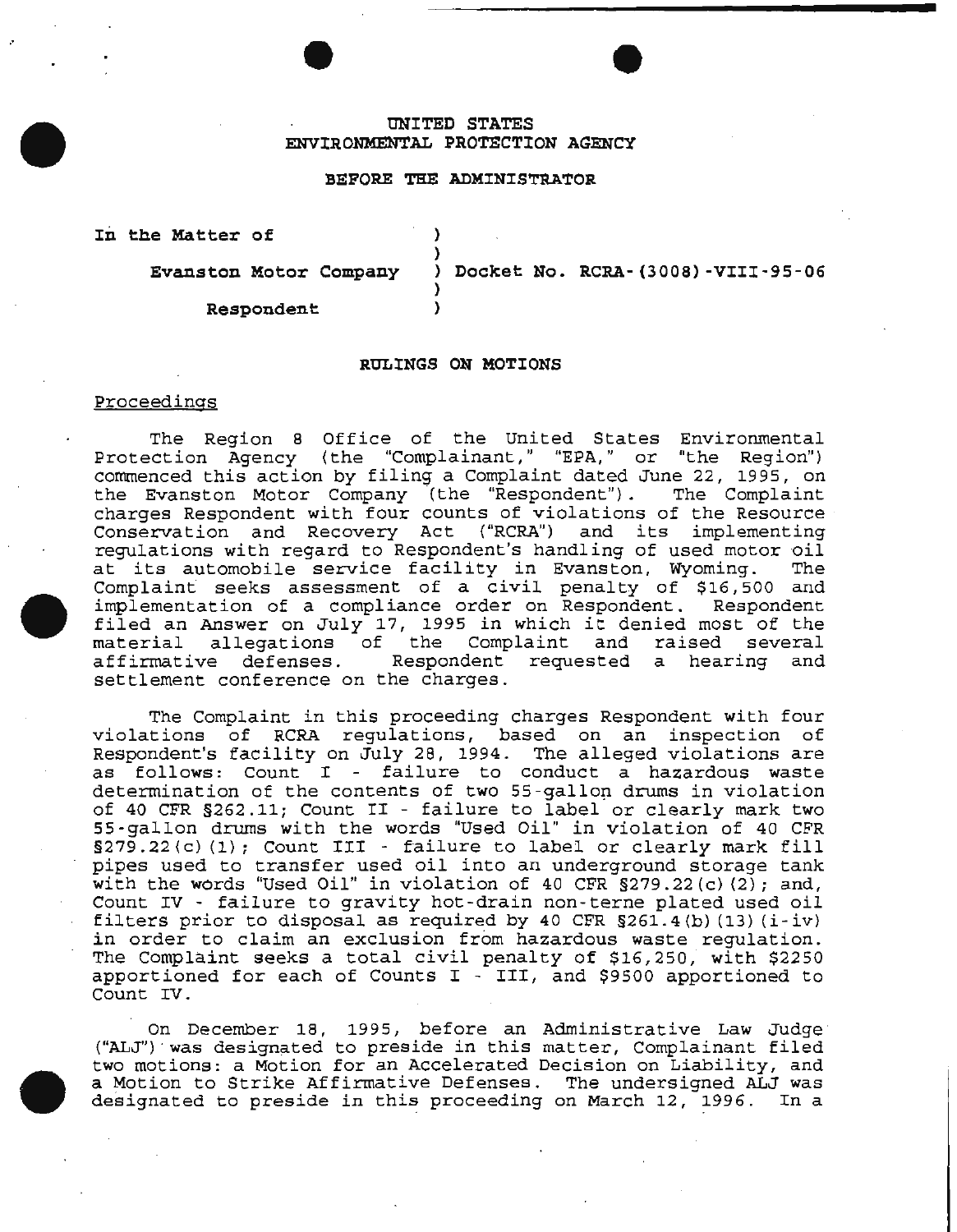Prehearing Order dated March 28, 1996 the ALJ set a schedule in which the Respondent was allowed until April 19, 1996 to respond to Complainant's motions. That order also established a schedule for the filing of prehearing exchanges pursuant to the EPA Rules of<br>Practice, 40 C.F.R. §22.19. The order provided that, 40 C.F.R. §22.19. The order provided that,<br>ding the possible continuing pendency of the notwithstanding the possible continuing pendency of Complainant's motions, the parties were to file initial prehearing exchanges by May 24, 1996, and reply exchanges by June 14, 1996.

The ALJ issued Cross Orders to Show Cause on June 28, 1996, in which both parties were directed to show cause why they should not be found in default for failure to submit the required responses and exchanges. Both parties submitted responses to the Orders to Show Cause.

# Rulings on Orders to Show Cause

The Respondent was directed to show cause why it had not responded to Complainant's motions for accelerated decision on liability and to strike defenses. Respondent demonstrated that in fact it had timely filed responses to those motions with the Regional Hearing Clerk and Complainant, but did not send copies to the ALJ. That was remedied with the Respondent's submittal on July 12, 1996. Sufficient cause having been shown, the order to show cause is vacated, and Respondent's filings in opposition to Complainant's motions are.accepted.

Both parties were also directed to show cause why they should not. be found in default for failing to file prehearing exchanges as directed. Counsel for Complainant responded that the parties had agreed to jointly request an extension of time for such filing, with the request to be made by EPA counsel; however, she inadvertently failed to make that request to the ALJ. As no hearing date has yet been scheduled, and this interval will allow the ALJ to rule on the pending motions, the extension will be granted. Sufficient cause having been shown, the order to show Sufficient cause having been shown, the order to show cause is vacated. Since this ruling disposes of all charges, however, there is now no need to file any prehearing exchanges.

#### Summary of Rulings

The Region has moved for an accelerated decision on Respondent's liability on all four counts. Respondent does not contest the facts underlying the violations alleged in Counts I - III, but contends that the EPA is estopped from pursuing further enforcement in this proceeding, due to Respondent's satisfaction of EPA's prior expedited enforcement demands. Respondent does contest the facts underlying the violation alleged in Count IV.

In these rulings Counts I and II are dismissed with prejudice. Count IV is dismissed without prejudice. Complainant's motion for an accelerated decision is granted on Count III, and a civil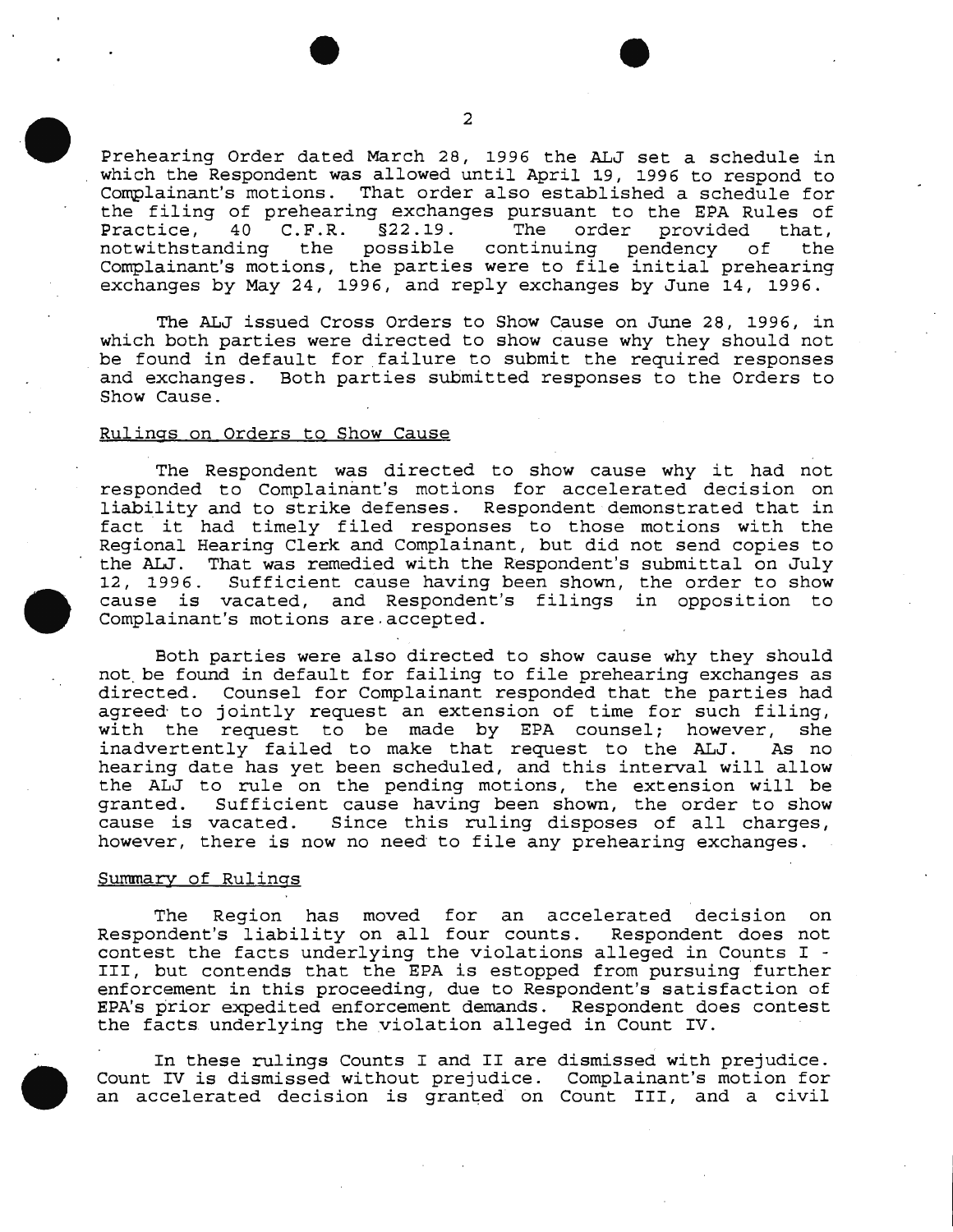penalty of \$100 is assessed.

# FINDINGS OF FACT

The Region inspected Respondent's automobile service facility in Evanston, Wyoming on July 28, 1994. The lead inspector, Kris Shurr, noted the four alleged violations .described above on her inspection report. During the inspection, Ms. Shurr spoke with <br>Respondent's Service Manager, Larry Harvey.

Following the inspection, the Region sent two separate letters by certified mail, return receipt requested, to Respondent, dated October 26, 1994. One was captioned "WARNING LETTER" and addressed the violations concerning the two 55-gallon drums (which later became the subject of Counts I and II). The letter stated that the contents of the two unlabelled drums must be determined and disposed of in accordance with 40 CFR  $\S261.5(q)$  (3). The letter disposed of in accordance with 40 CFR  $$261.5(g)$  (3). directed Respondent to complete those compliance actions, and send the Region documentation and a certification of compliance within 30 days of Respondent's receipt of the letter. The letter further stated that "[f]ailure to provide the requested documentation or submittal of incomplete and/or false information may subject you to civil or criminal liability under Section 3008 of RCRA, (42 U.S.C.  $6928)$ ."<sup>1</sup>

Respondent's President, David D. Madia, then sent a letter dated November 29, 1994 to the Region stating that the two unlabeled drums had been disposed of according to law. He enclosed a copy of the receipt and manifest from the transporter which included a description of the contents ("gasciline/grease/used oil/water mix") and indicated it was accepted by H&M Oil Corp., a used oil recovery company. The EPA did not respond further with respect to the handling of the two unlabelled drums until it filed the Complaint on June 22, 1995.

The Region's other certified letter dated October 26, 1994, .enclosed a document entitled "Expedited Enforcement Compliance Order & Settlement Agreement for Used Oil Violations" ("Expedited Order") . This document addressed the violations concerning the unlabelled used oil fill pipe (Count III) , and the failure to gravity hot-drain non-terne plated used oil filters (Count IV). The cover letter and Expedited Order explained that, under the Region's pilot program, the Respondent could resolve "minor" violations by paying a relatively small penalty within 30 days, certifying that it was now in compliance, and waiving its right to a hearing. The Expedited Order listed the two above cited violations, and imposed . a penalty of \$100 for failing to label the fill pipe, and \$250 for failing to always hot-drain non-terne

 $1$  Copies of all the correspondence referred to are attached to Respondent's Answer.

3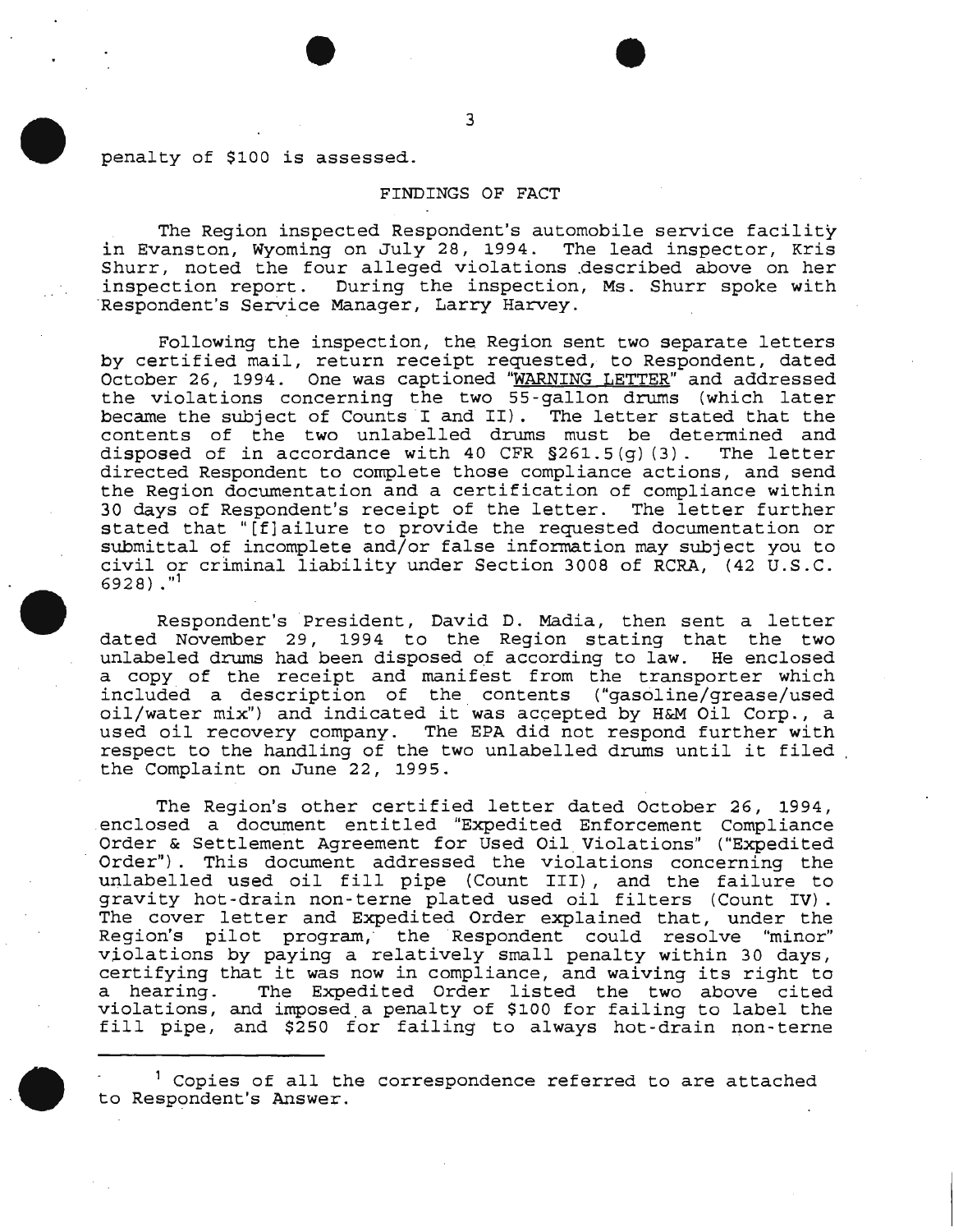plated used oil filters. The Expedited Order also explained that EPA would treat Respondent's failure to return the executed settlement agreement within 30 days as an indication that<br>Respondent was not interested in pursuing this procedure. The Respondent was not interested in pursuing this procedure. offer for an expedited settlement would then be withdrawn, and EPA would have the option to pursue additional enforcement actions.

In a letter to the Region dated November 9, 1994, Respondent's President, Mr. Madia, stated he agreed to pay the \$100 penalty for the fill pipe violation, but wished to contest the oil filter draining violation. He further described the methods used in his facility to drain used oil filters and explained why he believed his operation was consistent with the regulation. The EPA then responded in a letter dated January 26, 1995 in which Terry L. Anderson, Chief of the Hazardous Waste Branch, set forth EPA's interpretation of the requirements for the "hot-drained" oil filter exclusion, centered on the definition of "hot-draining" with reference to engine operating temperature. The letter also pointed out that Respondent had not paid the \$350 penalty and extended the deadline for acceptance of the Expedited Order and payment until February 6, 1995. The letter stated that if that deadline were not met, the Region would issue an Administrative Order, with an opportunity to request a hearing.

Mr. Madia then wrote another letter to Mr. Anderson on January 31, 1995. He stated again that he was willing to pay the \$100 penalty for the fill pipe violation, but continued his dispute over EPA's interpretation of the law and facts concerning the oil filter draining violation. Mr. Madia also stated that he was advised by representative of the EPA's staff not to pay the \$100 for the fill pipe violation unless he was also willing to pay the \$250 for the oil filter draining violation. The Region's next response was the filing of the administrative Complaint, Compliance Order and Notice of Opportunity for Hearing that gave rise to this proceeding.

### DISCUSSION

# Counts I and II

In its Answer and opposition filings, Respondent asserts a general defense to the charges in Counts I and II in the nature of estoppel. With respect to those counts, Respondent complied in a timely manner with the EPA's expedited enforcement Warning Letter. Respondent made a hazardous waste determination, properly disposed of the drums, and submit ted appropriate documentation to the Region.

The Region's Warning Letter stated that failure to do so would subject Respondent to civil or criminal liability under RCRA §3008. This language must reasonably be interpreted as not a mere implication, but essentially a promise that the Region would forego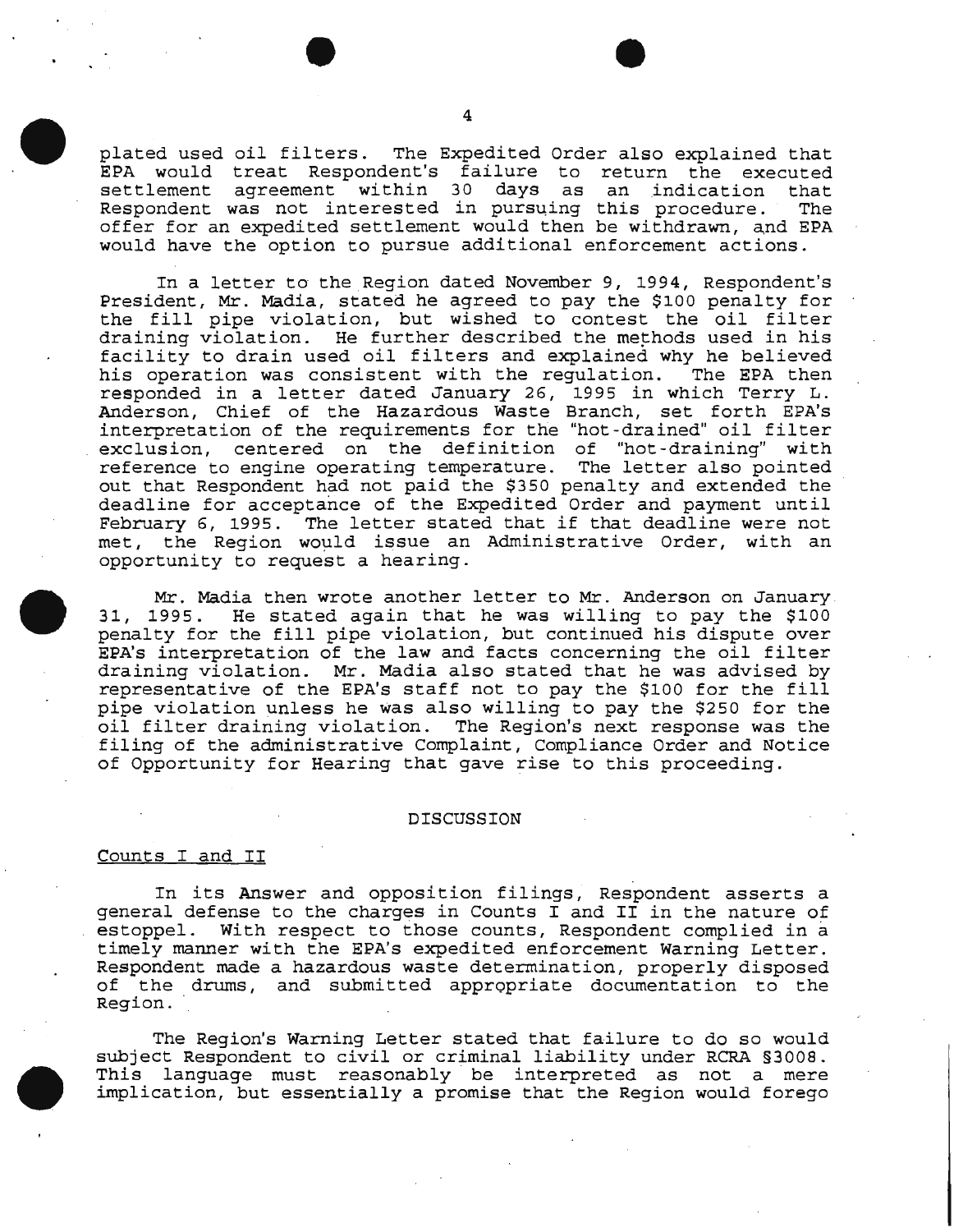such further enforcement if Respondent complied. In common as well as legal discourse, a statement that failure to perform could lead to certain consequences also means the converse -- that performance will avoid those consequences. The Region never acknowledged receipt of Respondent's compliance documentation, but instead, seven months later, brought this civil penalty proceeding. ·

Complainant espouses the general rule that the doctrine of equitable estoppel can only be invoked against the United States in rare instances of affirmative misconduct by the government.<sup>2</sup> While the conduct of the Region here may not be characterized as egregious, it did constitute the direct breach of a promise not to pursue further enforcement. In the administrative context in the enforcement of minor violations, such as this case, such a breach<br>of a promise may be considered affirmative misconduct. It is a of a promise may be considered affirmative misconduct. matter of degree. This was a minor violation which the Respondent remedied as directed by EPA's initial enforcement response. Without so much as acknowledging that compliance, EPA then brought this formal enforcement proceeding seeking \$4500 in penalties although it indicated previously that it would not do so if Respondent This leading Respondent down the garden path is sufficient inconsistent conduct to be subject to estoppel in this proceeding.

Even if these circumstances do not comprise a classic case of equitable estoppel, the least we should expect from government is that it should keep its word. Here the Region said it would not prosecute if Respondent complied, but then did so anyway. At the administrative level, this Agency's Office of Administrative Law Judges should serve as a buffer against final agency action that is manifestly unfair. The ALJ is authorized to "decide questions· of fact, law, or discretion" and to "dismiss an action  $\dots$  on  $\dots$ . grounds which show no right to relief on the part of the claimant." 40 CFR § § 22.04 (c) (7), 22.20 (a).

The issue here can also be framed in terms other than "estoppel." The EPA can be considered to have waived its right to further enforcement by its language in the Warning Letter, provided Respondent complied as directed. Respondent's compliance with the terms of that enforcement action embodied by the Warning Letter would then render the instant proceeding prosecuting the same violations moot.

<sup>2</sup> The leading case of Federal Crop Ins. Corp. v. Merrill, 382 U.S. 380, 384 established the doctrine prohibiting the assertion of the defense of equitable estoppel against the government acting in its sovereign capacity, absent a showing of government acting in its sovereign expactly, assent a showing of a firmative misconduct. See also, e.g., REW Enterprises, Inc. v. Premier Bank, N.A., 49 F.3d 163, 169 (5th Cir. 1995); and <u>In the</u> Matter of Wego Chemical and Mineral Corp., Docket No. TSCA-8(a)- 88-0228 (Initial Decision, April 15, 1992, p.21).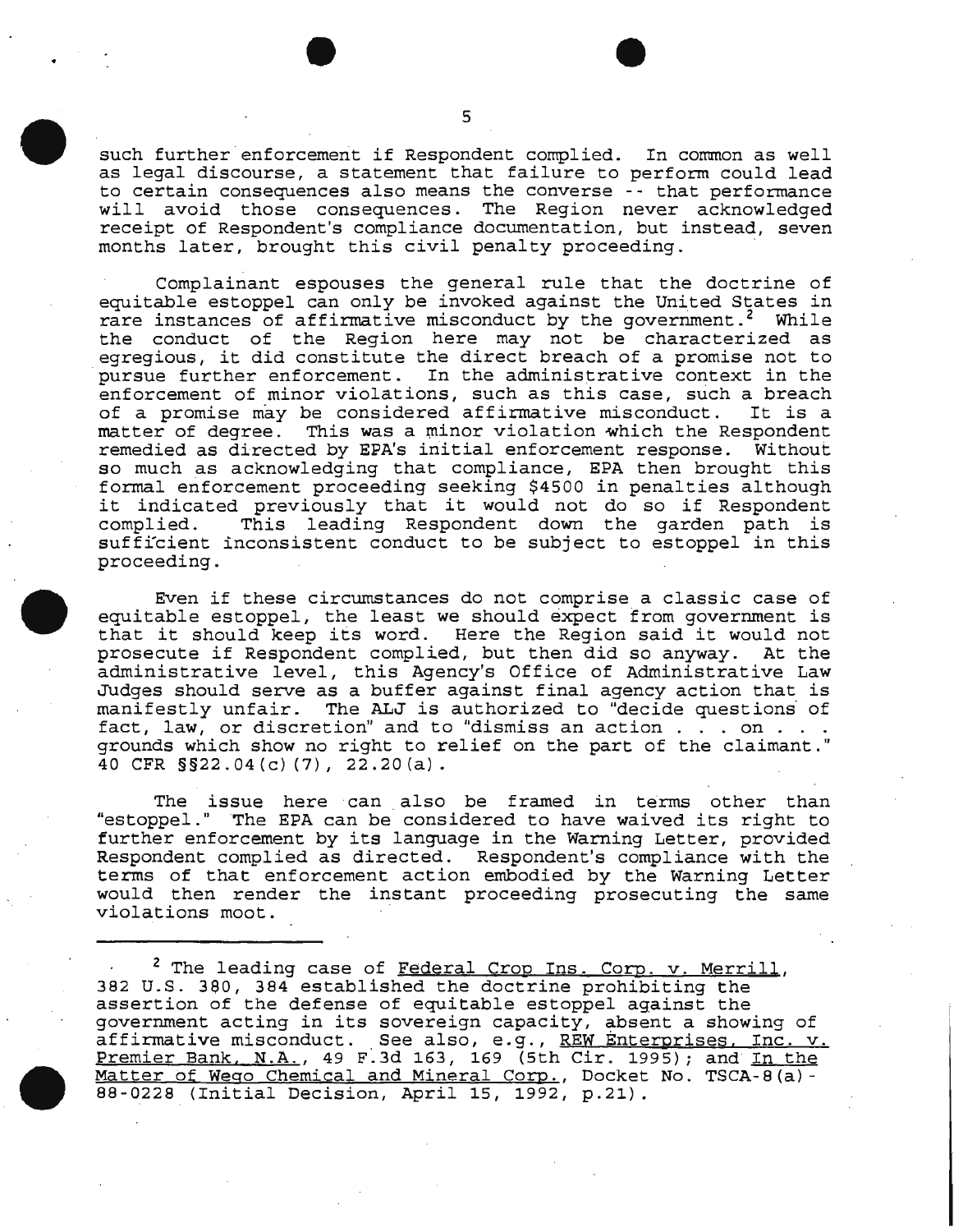This action is brought under RCRA §3008(a), 42 U.S.C. §6928(a), which authorizes the EPA to "issue an order assessing a civil penalty for any past or current violation, requiring<br>compliance immediately or within a specified time period, or both , . . . " The certified Warning Letter "advised" Respondent to come into compliance with regard to the two unlabelled drums, and that failure to do so "may subject you. to civil or criminal liability under Section 3008 of RCRA (42 U.S.C. 6928) ." Respondent did come into full compliance within the specified time period, and provided<br>the requisite documentation to EPA. Now, in this proceeding, the requisite documentation to EPA. Respondent seeks, in addition to the assessment of a civil penalty, the issuance of a proposed Compliance Order ( $\P$ 1 refers to the two unlabelled drums), although Respondent did comply seven months. before issuance of the Complaint and Compliance Order. The mootness of this proceeding with respect to Counts I and II is seen by the fact that Respondent's compliance had already been achieved and documented long before issuance of the Complaint and Compliance Order under RCRA §3008.

This court has not been referred to any statute or regulation that authorizes the EPA to issue a "Warning Letter" requiring compliance in addition to, or instead of, the more formal order that appears contemplated by RCRA §3008(a). The letter avoids the use of the word "order" and instead "advises" Respondent to comply. The precise language is as follows:

"You are hereby advised to complete, within thirty (30) calendar days of receipt of this letter, the actions necessary to bring Evanston Motors into full compliance with the hazardous waste regulations and to send us documentation detailing those actions ..... Failure to documentation detailing those actions ... . . Failure to<br>provide the requested documentation or submittal of<br>incomplete and/or false information may subject you to civil or criminal liability under Section 3008 of RCRA (42 u.s.c. 6928) ."

This language can only be reasonably interpreted by a respondent as a mandatory directive to comply in order to avoid additional enforcement under RCRA §3008. The Warning Letter of October 26, 1994 should be construed as the EPA's enforcement response under RCRA §3008(a). It would be manifestly unfair for the Region to devise various enforcement actions intended to be outside the authority of RCRA §3008(a), such as this Warning Letter, and then, despite a contrary notice to respondents in the letter, bring a more formal §3008 enforcement action after the initial. enforcement action has been satisfied.

Further support for precluding EPA from this additional enforcement of Counts I and II is seen when the Warning Letter is read in conjuction with the cover letter accompanying the Expedited Order (which addressed the two alleged violations now the subjects of Counts III and IV) . Both the Warning Letter and the Expedited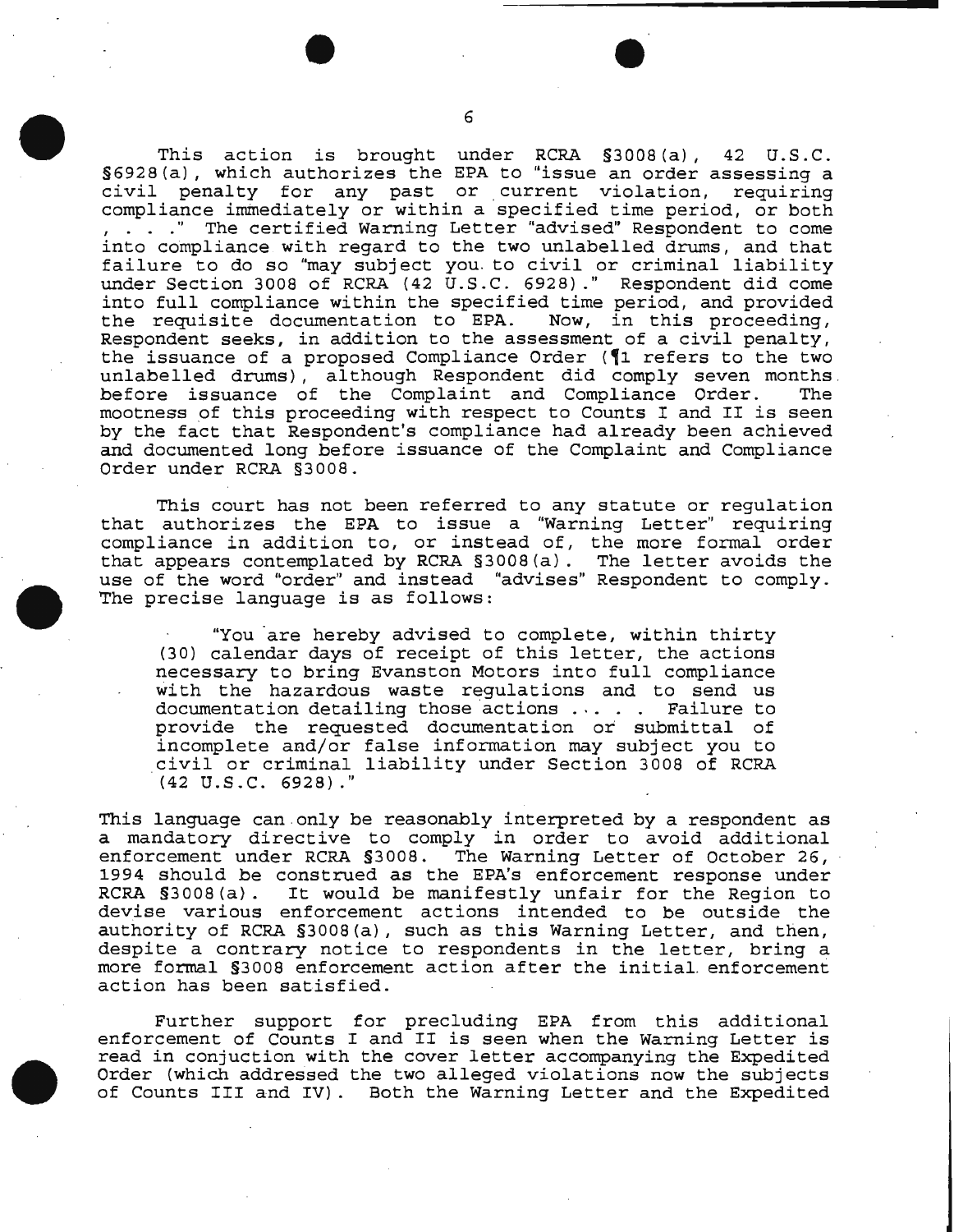Order with cover letter were sent by certified mail to Respondent order with cover recter were send by certified mail to respondent<br>on the same date, October 26, 1994.<sup>3</sup> The cover letter stated, in pertinent part:

"Under EPA Region VIII's pilot program, violations of the Used Oil regulations could receive one of several<br>enforcement follow-up actions. You will either be enforcement follow-up actions. receiving a Used Oil Citation/Settlement Agreement and Warning Letter for other than Used Oil violations discovered at your facility, or just a Used Oil Citation/Settlement Agreement. Once you have accepted and agreed to the Citation, signed and returned the Settlement Agreement and corrected the violation(s), EPA Region VIII will not take further enforcement action for the listed violation(s) ."

This paragraph at least implies that the Warning Letter for other than used oil violations is treated in a parallel manner along with the Citation/Settlement Agreement for used oil violations. Warning Letter is characterized as "one of several enforcement follow-up actions." This language certainly would bolster the reasonable belief of a recipient of both a Warning Letter and Expedited Order that the EPA will not take further enforcement<br>action if Respondent complies with the directives in both action if Respondent complies with the directives enforcement follow-up actions.

Complainant asserts that a respondent''s compliance after an inspection does not relieve the party from civil penalty liability. While ordinarily this is of course true, in the cases cited by Complainant the respondents had not already come into compliance in accord with a Warning Letter that "advised" such compliance actions in order to avoid further civil liability. . Accordingly, Complainant should be precluded from seeking a further Compliance Order and civil penalty with respect to Counts I and II. Those two counts are dismissed with prejudice.

### Count III

Respondent also timely responded to the Region's other initial enforcement action, the Expedited Order, with respect to Count III. Mr. Madia stated Respondent was willing to comply and pay the expedited penalty of \$100 for the fill pipe labeling violation now alleged in Count III. Respondent did in fact comply by labelling

<sup>3</sup> Apparently, the unlabelled drum violations were addressed separately since they did not technically involve violations of the used oil regulations, but of the general hazardous waste regulations.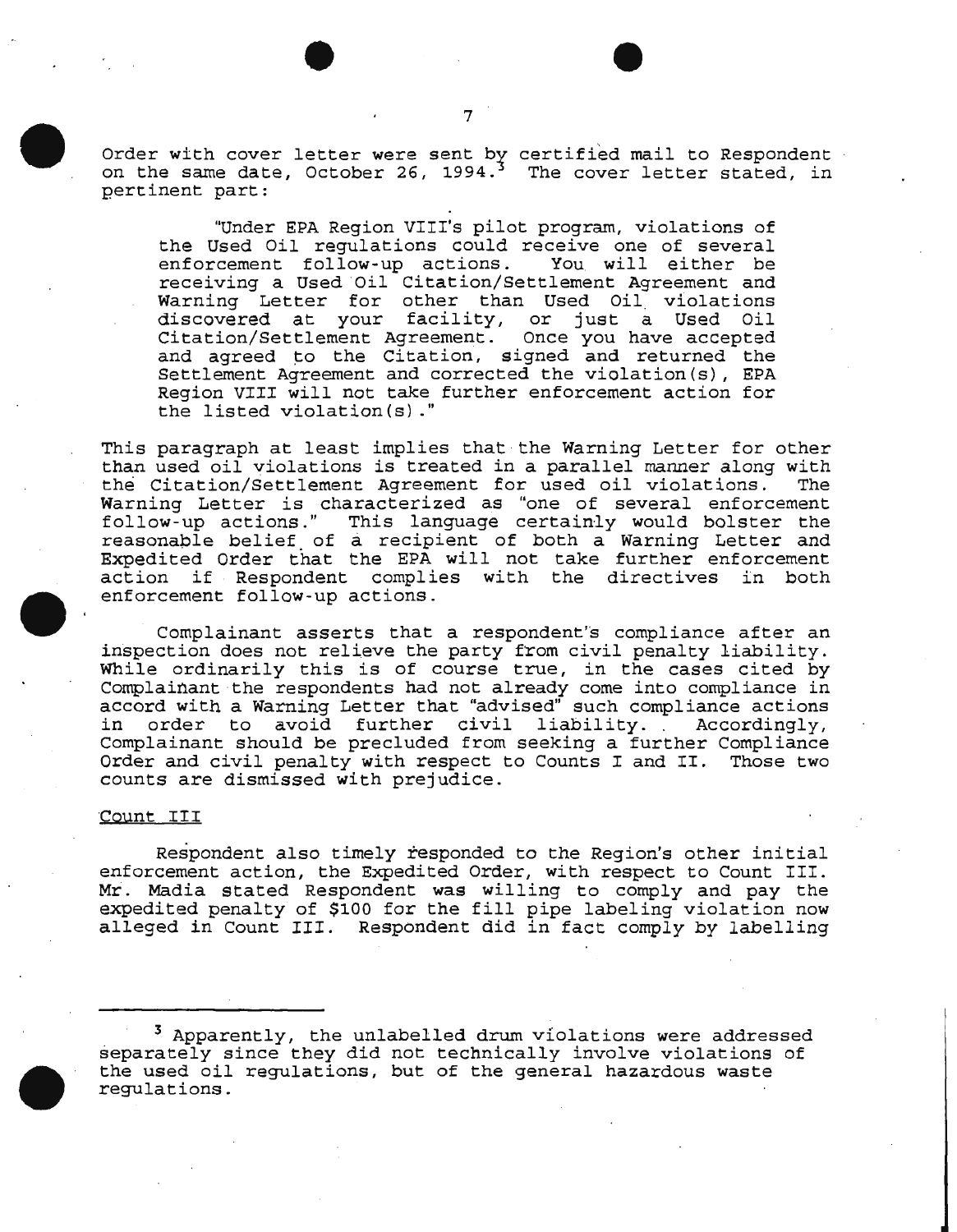the fill pipe, $4$  and has offered repeatedly to pay the \$100 penalty. Respondent has not actually paid that penalty only because EPA has never responded to that offer. Although Respondent did not sign and return the Order according to its terms, this was obviously because Mr. Madia wished to contest the filter draining violation.

Respondent's position was always crystal clear. Mr. Madia agreed to the expedited penalty for the fill pipe violation but<br>wished to contest the alleged oil filter draining violation. The wished to contest the alleged oil filter draining violation. Expedited Order does list the violations separately and assesses separate penalties for each. This certainly implies, as in any other legal proceeding, that the two charges could be treated separately with respect to settlement.

The Expedited Order along with its cover letter, in contrast to the Warning Letter used *in* reference to Counts I and II, at least spells out clearly its intent, meaning, and consequences. The Expedited Order is, however, silent with regard to· the bifurcating of multiple alleged violations. The Region never formally responded to Respondent's offer to treat the two alleged This conduct must be held to bind Complainant to that portion of the expedited enforcement offer accepted by Respondent, and preclude Complainant from seeking a larger penalty in a subsequent action. Estoppel does not apply,<br>since liability is found. EPA is simply bound by its proposed penalty offer which was accepted by *Respondent*. This conclusion is further bolstered by that fact that, as discussed below, the alleged oil filter draining "violation" does not state a valid claim for relief.

Respondent admitted the fill pipe violation and agreed to pay the expedited penalty in a timely manner. In these circumstances, granting of accelerated decision on Count III is appropriate, but the civil penalty must be limited to that proposed and accepted in the expedited procedure -- \$100.

### Count IV

At first glance Count IV seems ripe for holding an evidentiary<br>hearing. There are genuine issues of material fact raised in the There are genuine issues of material fact raised in the evidentiary materials concerning whether Respondent's oil filter draining practices satisfy the requirements for the hazardous waste exclusion for non-terne plated used oil filters set forth in 40 CFR §261.4(b) (13).

However, an examination of the allegations of the Complaint on<br>Count reveals that they fail to state a cause of action. The this Count reveals that they fail to state a cause of action. Complaint (133) alleges that "Respondent failed to gravity hot-

4 A photograph showing the labelled fill pipe is attached to Respondent's Answer.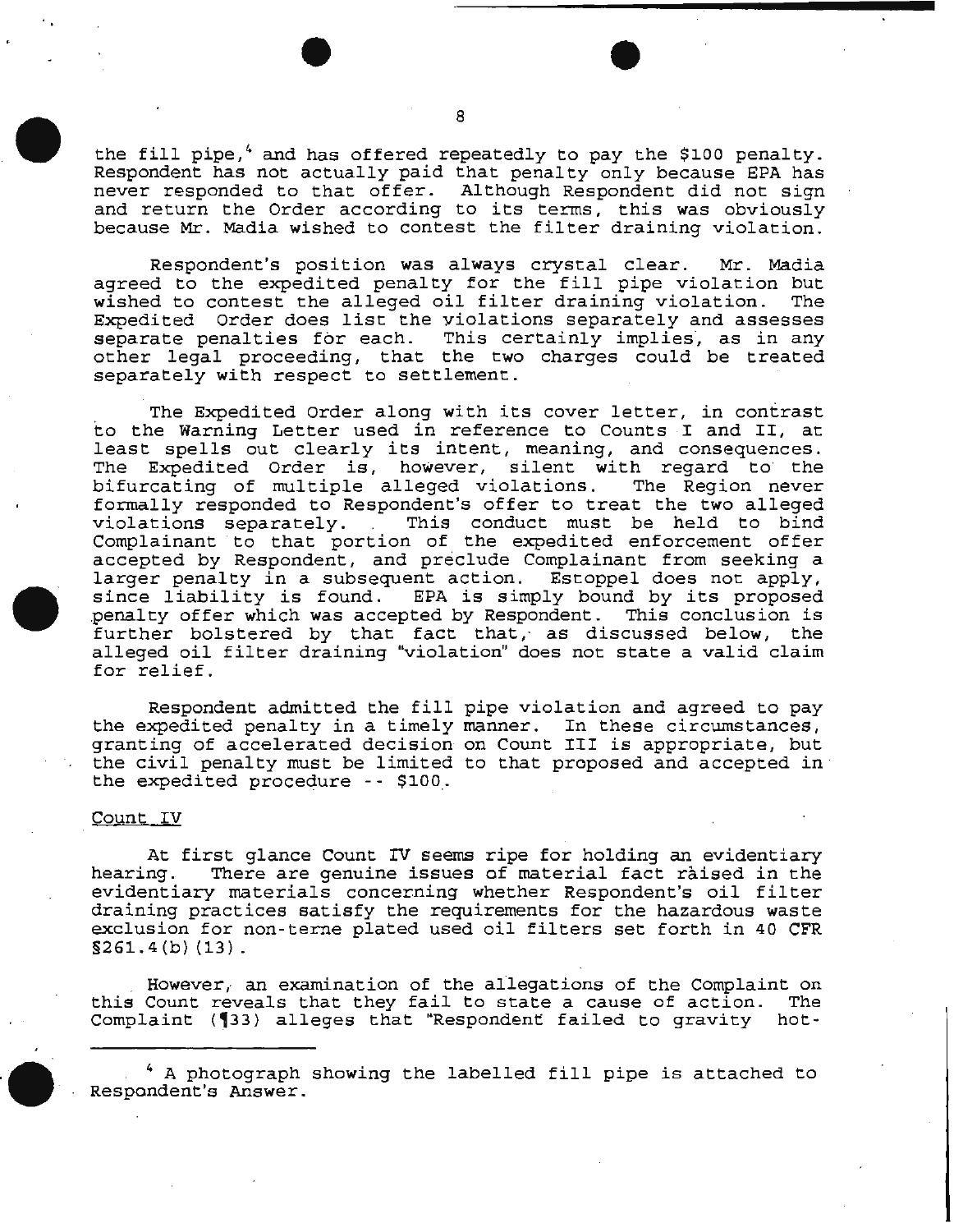drain non-terne plated used oil filters prior to disposal in accordance with  $40$  CFR  $$261.4(b) (13) (i-iv)$ ." The next paragraph  $(134)$  then alleges that this "is a violation of section 3001 of RCRA, 42 u.s.c. §6921.'' These allegations do not allege that Respondent engaged in any conduct in violation of the regulations.

The failure to properly drain used oil filters in accord with §261.4(b) (13) is not itself a violation, but would only operate to prevent Respondent from claiming that the non-terne plated used oil filters are not hazardous waste. Non-terne plated used oil filters are listed under §261.4 (b) as "solid wastes which are not hazardous wastes," provided they are properly drained. The Complaint does not then allege that the oil filters were improperly disposed of or otherwise improperly managed under the hazardous waste regulations. Thus, the Complaint does not provide a "statement of the factual basis for alleging the violation" as required by the EPA Rules of Practice, 40 CRF §22.14(a) (3).

The citation to a violation of RCRA §3001 does not fill the<br>There remains no factual basis for the alleged violation. In gap. There remains no factual basis for the alleged violation. addition, the reference to RCRA §3001 is hardly specific as required by the Rules of Practice, 40 CFR  $\S 22.14$  (a) (2). 3001 of RCRA, 42 U.S.C. §6921, entitled Identification and listing of hazardous waste, consists of subsections (a) through (h) , of hazardous waste, consists of subsections (a) through (n),<br>addressing myriad aspects of the regulatory scheme. It is impossible· to tell from the Complaint which provision in RCRA §3001 Respondent is charged with violating. Therefore, Count IV of the Complaint must be dismissed.

However, the dismissal of Count IV will be without prejudice. Complainant will be granted leave to file a motion to amend the Complaint. The Environmental Appeals Board has ruled that leave to amend a complaint should be freely given in EPA proceedings, in accord with the policy expressed in the Federal Rules of Civil Procedure, §15(a). In the Matter of Asbestos Specialists, Inc., 4 EAD 819, 830" (1993). This practice promotes the objective of the Agency's rules to reach the actual merits of a controversy. Dismissal of a complaint with prejudice should be reserved for those rare occasions when the complainant is acting in bad faith; a more carefully drafted complaint would still be unable to state a claim for relief; or the respondent would be unduly prejudiced. Id. at 828.

In this case, there is enough of an indication in the Complaint of the actual alleged violative conduct to allow Complainant a chance to amend its Complaint to state a valid claim<br>with respect to Count IV. The Complaint alleges that Respondent The Complaint alleges that Respondent with respect to count iv. The complaint alleges that Respondent<br>failed to properly drain the used oil filters "prior to disposal." railed to properly drain the used oil filters prior to disposal.<br>This reference is sufficient to allow EPA, if it has actual knowledge of Respondent's disposal of the filters, to move to amend<br>the Complaint. However, any such motion will be carefully However, any such motion will be carefully scrutinized. Respondent will of course also have an opportunity to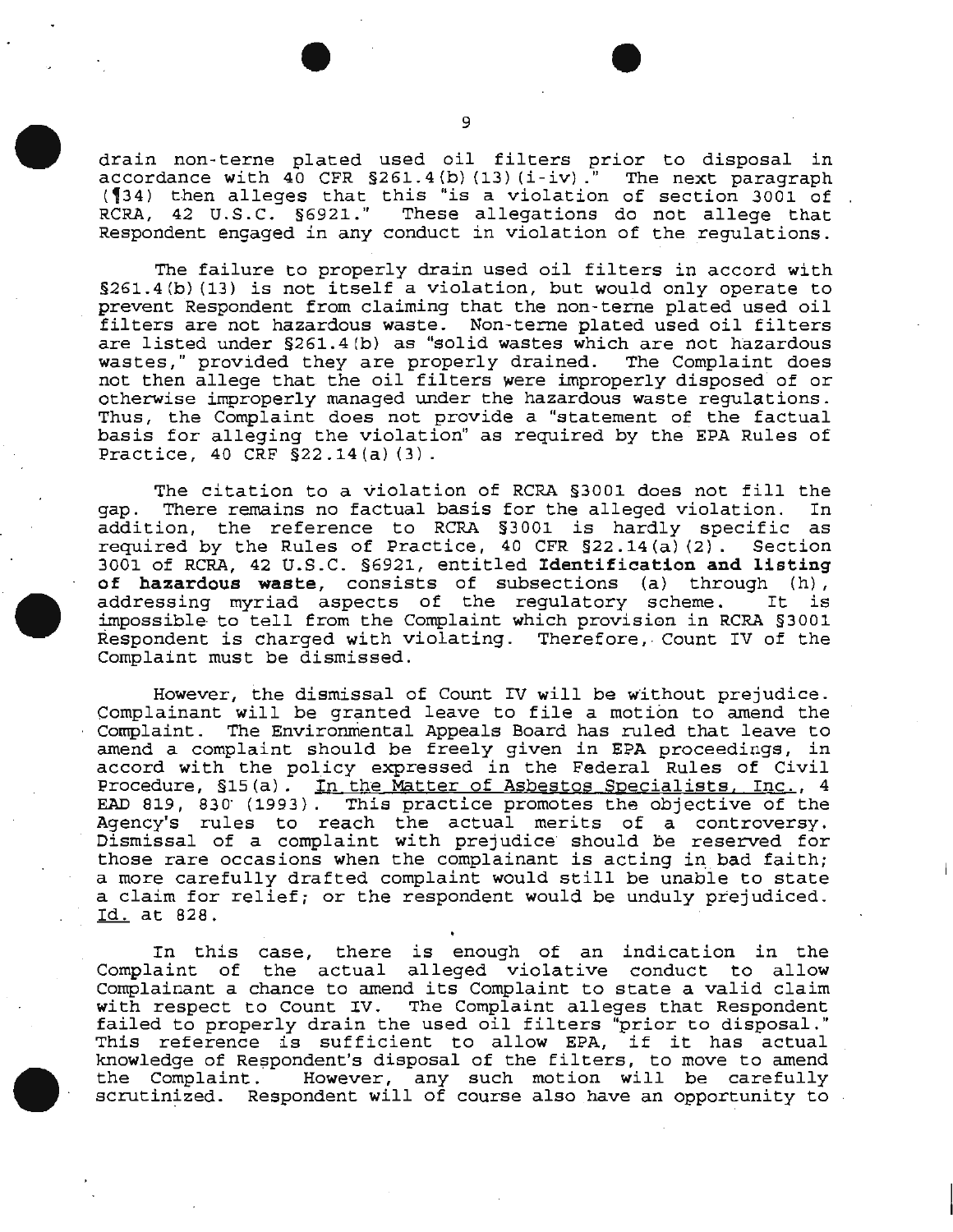respond, under the EPA Rules of Practice, in opposition to any motion to so amend the Complaint.

### Summary of Rulings

1. Counts I and II of the Complaint are dismissed with prejudice on the ground that the EPA has waived such further enforcement due to Respondent's compliance with the terms of the Warning Letter directives on those same charges.

2. Accelerated decision *is* granted on Count III, in that Respondent violated 40 CFR §279.22(c) (2) by failing to label or clearly mark a used oil fill pipe. The penalty for this violation is assessed at \$100, the amount accepted by Respondent under the earlier Expedited Order procedure.

3. Count IV of the Complaint is dismissed without prejudice for failure to state a cause of action.

4. These rulings render moot any more particular discussion regarding Complainant's motions· for accelerated decision and to strike defenses.

#### Order

1. Counts I and II of the Complaint are dismissed with prejudice.

2. Accelerated Decision *is* granted on Count III, finding Respondent liable, and assessing a civil penalty of \$100.

3. Complainant may file a motion to amend the Complaint with respect to Count IV within 30 days after receipt of these rulings. Respondent may file a response to that motion in accord with the procedure set forth in 40 CFR §22.16.

4. If Complainant does not file such a motion, or the motion is denied, an Initial Decision will be issued incorporating the findings of fact and conclusions of law in these rulings.

•

Andrew S. Pearlstein Administrative Law Judge

: Dated: August 19, 1996 Washington, D.C.